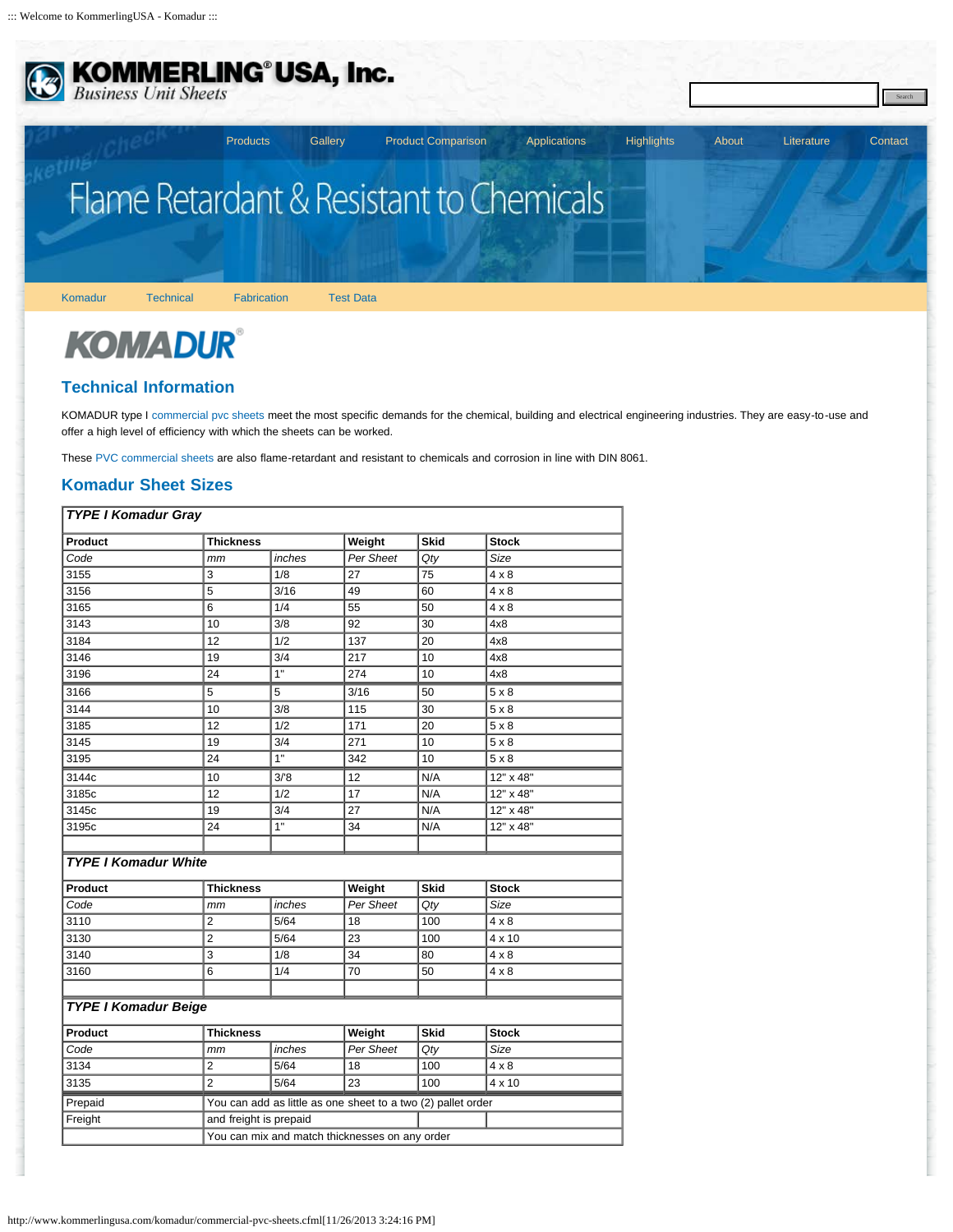#### **Tolerances** Permissible color deviation in accordance with DIN 6174, Colors: dL + dH ≤ ±1,5 CIELAB units, Shades of white: dE ≤ 1,2 CIELAB units **Standard measurement** Tolerances Length Width  $\overline{4}$  $(mm)$  $(mm)$ under 500 mm  $+3$  $\mathbf{o}$ 500 - 1000 mm  $+4$  $\Omega$ 1000 - 1500 mm  $+5$  $\circ$ 1500 - 2000 mm  $+6$  $\mathbf{o}$ 2000 - 4000 mm  $+7$  $\circ$ Technical specifications in accordance with ISO 11833.

Thickness s:  $\pm$ (0,1 + 0,03 \* s); Example at 2 mm =  $\pm$ 0,16 mm

### Rectangularity tolerance max. 2 mm/m

### **Chemical Resistance**

Ī

l

l

l ł

| Agent                    | Concentr.<br>℆   | 20°C    | Temperature<br>60°C |
|--------------------------|------------------|---------|---------------------|
| Anorganic chemicals      |                  |         |                     |
| Ammonia                  | 24               | $++$    |                     |
| Chromated sulphuric acid |                  | $++$    | o                   |
| Potassium lye            | 10 <sub>10</sub> | $^{++}$ | $^{+}$              |
| Potassium lye            | 40               | $++$    | $++$                |
| Aqua regia               |                  | $++$    | ÷.                  |
| Sodium chloride          | 40               | $++$    | $++$                |
| Sodium hydrosulphide     | 10               | $^{++}$ | $+$                 |
| Sodium hypochloride      | 40               | $++$    | $++$                |
| Sodium hydroxide         | 10 <sub>10</sub> | $++$    | $++$                |
| Sodium hydroxide         | 40               | $++$    | $++$                |
| Phosphoric acid          | 10               | $++$    | $++$                |
| Phosphoric acid          | 85               | $++$    | $++$                |
| Nitric acid              | 10               | $++$    | $++$                |
| Hydrochloric acid        | 10               | $++$    | $++$                |
| Hydrochloric acid        | 35               | $^{++}$ | $++$                |
| Sulphuric acid           | 10               | $++$    | $++$                |
| Sulphuric acid           | 96               | $++$    | $++$                |

| Agent                                   | Concentr.      |                          | Temperature       |
|-----------------------------------------|----------------|--------------------------|-------------------|
|                                         | 吆              | $20^{\circ}C$            | Go <sup>o</sup> C |
| <b>Organic Chemicals</b><br>Formic acid | 10             | $++$                     | $++$              |
| Formic acid                             | 100            | $+$                      | ÷.                |
| Aniline                                 |                |                          |                   |
| <b>Ethanol</b>                          |                |                          |                   |
|                                         | -              | $++$                     | $\ddot{}$         |
| Petrol-Benzene mixture (BV-Aral)        |                |                          |                   |
| <b>Renzene</b>                          |                |                          |                   |
| Rutanol                                 |                | $++$                     | $++$              |
| Cyclo-hexane                            |                | $++$                     | $\ddot{}$         |
| Cyclo-hexanol                           |                | $++$                     | $++$              |
| Decaline                                | -              | $++$                     | $+$               |
| Diesel fuel                             |                | $++$                     | -                 |
| <b>Diethylether</b>                     |                | $\overline{a}$           |                   |
| Glacial acethic acid                    |                | $++$                     |                   |
| Acethic acid                            | 10             | $++$                     | $++$              |
| <b>Formaline</b>                        |                | $++$                     | $\ddot{}$         |
| Glycol                                  |                | $+$                      | $++$              |
| <b>Fuel oil</b>                         |                | $++$                     | not tested        |
| Heptane                                 |                | $++$                     |                   |
| Hexane                                  |                | $++$                     | $++$              |
| m-Cresol                                | -              | $\ddot{\phantom{1}}$     |                   |
| White spirit                            |                | $++$                     | $\Omega$          |
| Machine oil                             | $\overline{a}$ | $++$                     | $++$              |
| Methanol                                |                | $++$                     | <sup>+</sup>      |
| Olive oil                               |                | $++$                     | $++$              |
| Petrolether                             |                | $++$                     | ÷.                |
| <b>Turpentine oil</b>                   |                | $++$                     | $\Omega$          |
| <b>Toluene</b>                          |                | $\overline{\phantom{0}}$ | -                 |
| <b>Transformer oil</b>                  |                | $++$                     | $++$              |
| <b>Xylene</b>                           |                |                          |                   |

### Key to symbols

weight diff. below 1% ++ good resistance  $\mathbf 0$ limited resistance

- weight diff. 5 to 10%
- $+$  resistant - no resistance

weight diff. 1 to 5%

Please contact us for resistance to other chemicals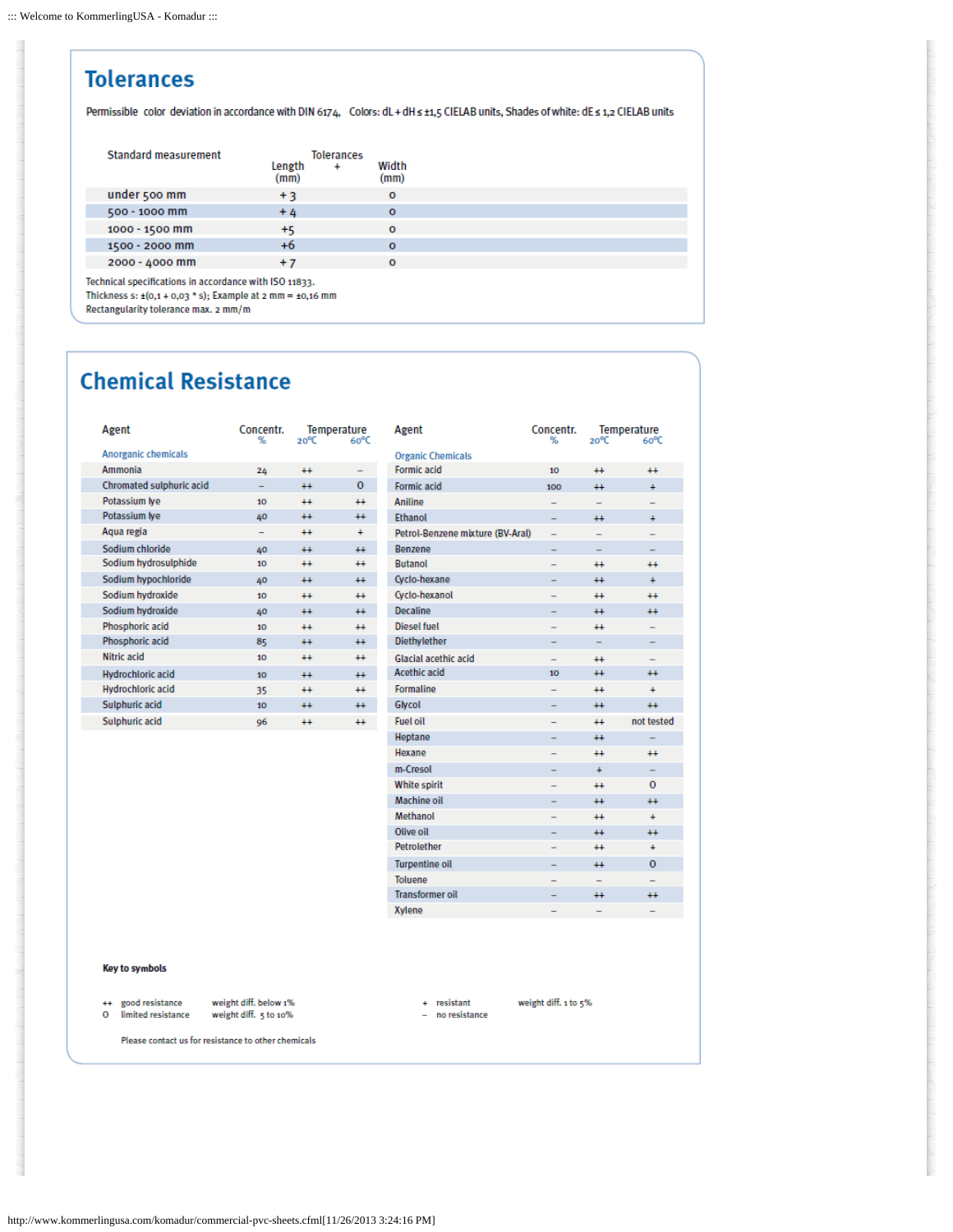### **Technical data**

| Properties                                                   |                               | Unit              | <b>Values</b><br>WA |
|--------------------------------------------------------------|-------------------------------|-------------------|---------------------|
| <b>Mechanical properties</b>                                 |                               |                   |                     |
| Apparent density*                                            | DIN 53479/ISO 1183            | g/cm <sup>3</sup> | ~1,43               |
| Tensile stress at yield (tensile strength) DIN 53455/ISO 527 |                               | <b>MPa</b>        | ≥ 55                |
| <b>Elongation at tear</b>                                    | DIN 53455/ISO 527             | %                 | $\geq 15$           |
| Flexural strength                                            | DIN 53452/ISO 178             | <b>MPa</b>        | $\geq 80$           |
| Compressive strength                                         | DIN 53454/ISO 3605            | <b>MPa</b>        | $\geq 70$           |
| Modulus of elasticity                                        | DIN 53457/ISO 527-2/1A/50 MPa |                   | ≥ 3000              |
| Notched impact strength                                      | DIN 53453/ISO 179-1ePA        | KJ/m <sup>2</sup> | $\geq 4$            |
| Impact strength                                              | DIN 53453/ISO 179             | KJ/m <sup>2</sup> |                     |
| o °C                                                         |                               |                   | no failure          |
| $-20 °C$                                                     |                               |                   | -                   |
| $-30 °C$                                                     |                               |                   | -                   |
| $-40 °C$                                                     |                               |                   |                     |
| Ball indentation hardness (358 N/30 s) DIN 53456/ISO 2039    |                               | <b>MPa</b>        | $\sim 100$          |
| Shore hardness D                                             | <b>DIN 53505</b>              |                   | 82                  |

#### **Thermal properties**

| Vicat softening temperature                                          | DIN 53460/ISO 306<br>(process B50) | ۰c    | ≥ 75       |
|----------------------------------------------------------------------|------------------------------------|-------|------------|
| Deflection temperature                                               | DIN 53461/ISO 75                   | ۰c    | $~\sim 68$ |
| Coefficient of linear thermal expansion<br>from $-30$ °C to $+50$ °C | (process Ae)<br>DIN 53752          | mm/mK | 0.08       |
| <b>Thermal conductivity</b><br>from $o^oC$ to $+6o^oC$               | DIN 52612                          | W/mK  | 0.16       |

### **Electrical properties**

| Dielectric constant E, (at 1 kHz)                            | <b>VDE 0303 T4</b>              | -                | 3.4         |
|--------------------------------------------------------------|---------------------------------|------------------|-------------|
| Dielectric dissipation factor tan &<br>(at <sub>1</sub> kHz) | <b>VDE 0303 T4</b>              | -                | 0.016       |
| Surface resistance                                           | DIN VDE 0303 T30/<br>DIN IEC 93 | $\Omega$         | $> 10^{15}$ |
| <b>Volume resistivity</b>                                    | DIN VDE 0303 T30/<br>DIN IEC 93 | $\Omega \cdot m$ | $> 10^{14}$ |
| Dielectric strength                                          | DIN VDE 0303 T21<br>1 mm sheet  | KV/mm            | 23          |
| <b>Tracking resistance</b>                                   | <b>DIN IEC 112</b>              | Grade            | CTI 600     |
| Arc resistance                                               | DIN VDE 0303 T5                 | Ident, No.       | 2.2.2.2     |

### Other properties Water absorption after 7 days DIN 53495

| <b>Hire behaviour</b>           | DIN 4102 - B 1                       |                    | $1 - 3$ mm                          |
|---------------------------------|--------------------------------------|--------------------|-------------------------------------|
|                                 | $NFP 92-501/M 1 (F)$                 |                    | $1-2$ mm                            |
|                                 | UL 94 (USA) File E100599             |                    | $\geq 1$ mm                         |
|                                 | fire charac. (CH) 5.2                |                    | $\qquad \qquad$                     |
|                                 | $CSE-RF2/75A$ (I)<br>EG/VO 1935/2004 | Class <sub>1</sub> | $\qquad \qquad$                     |
| <b>Physiological ovaluation</b> |                                      |                    | conorally rocognised as safe ______ |

 $%$ 

 $& 0.08$ 

\* These are standard values which apply to an average density.

Minor variations are possible depending on the color. Subject to change without prior notice.

There are no toxic or harmful substances in KOMADUR that can be given off over the long term. KOMADUR is free from formaldehyde, asbestos, lindane, PCB, PCP and CFCs. What's more, it is cadmium and lead-free and is also made without any monomers, biocides and plasticisers.

KOMADUR poses absolutely no hazard to people or the environment, neither during its manufacture, while in use, or during the recycling process. Old sheets no longer in use or